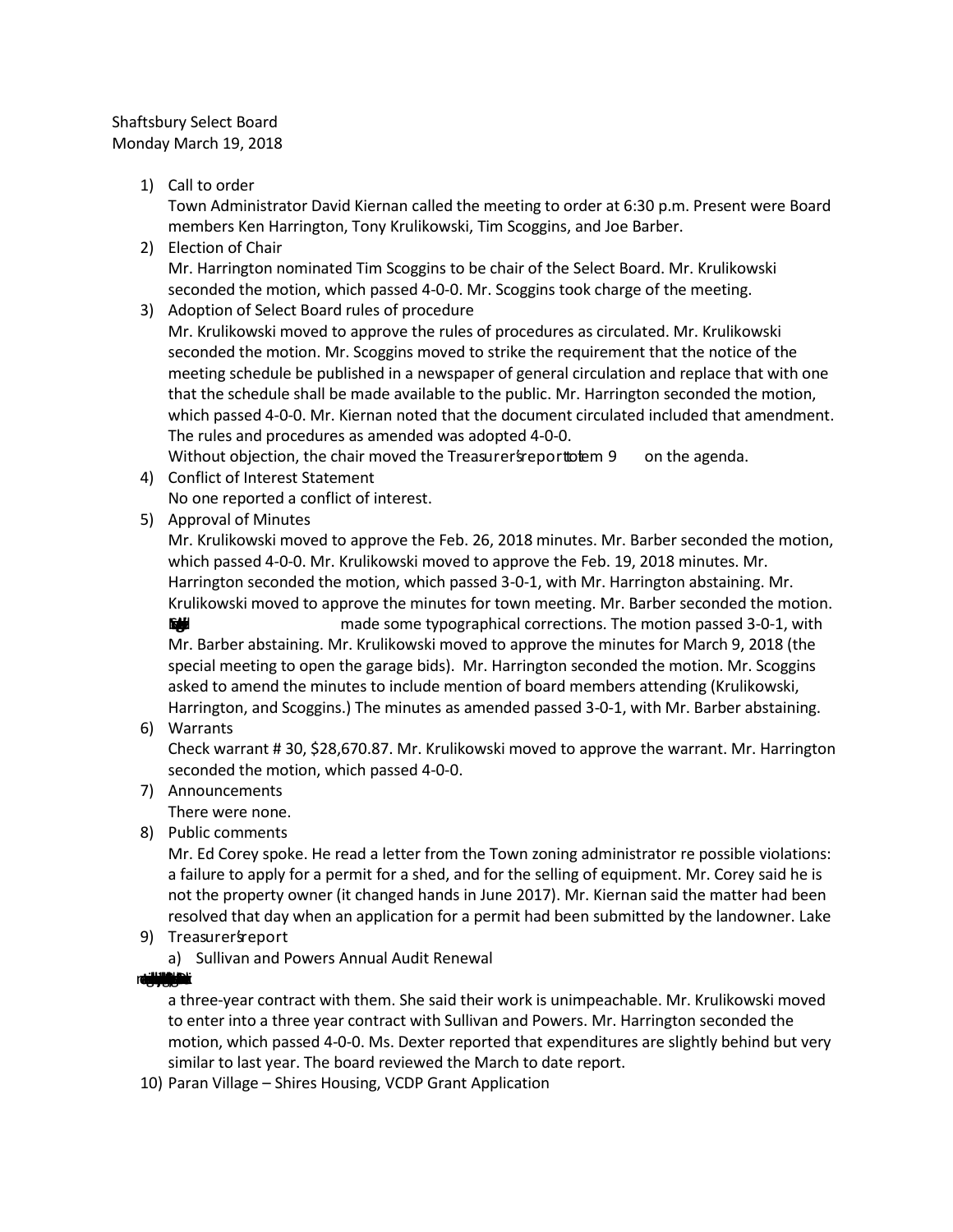Stephanie Lane presented on a proposed development off Paran Rd. near Paran Acres. She described Shires Housing and some of the housing they provide. She asked for Select Board permission to apply for a VT Community Development Program grant (which uses CDBG funds). These funds are available to all who wish to apply for them, but non-profit housing organizations with experience in the field usually rank higher than private sector applicants. The Town would be technically the applicant, but would incur no additional costs.

She described the project, a 22-unit, mixed income, work force housing development with \$550-\$1098 monthly rents (assigned according to income limits).

The new site plan shows an entrance on Paran Rd. (not McCarthy Rd.), with 3 buildings, fewer parking spots (1.5/unit), a well in the center of the parcel on conserved land (rather than N. Bennington water). The project has received approval from the town of Bennington for municipal sewer service.

She displayed elevation views of the proposed buildings. She shared photographs of other Shires Housing projects in the area.

Mr. Chris Williams, in the audience, is a member of the board of Shires Housing. He spoke glowingly of the work done by the organization in recent years.

Mr. Harrington noted that in effect, the Town would be subsidizing Shires at the expense of other landlords.

Tom Fields, in the audience, president of Paran Acres Homeowners Association, said that traffic is a concern for the neighbors, and noted that Paran Road has needed re-engineering for many years. He said between 75 homes in the development, and deliveries of many kinds, the traffic on Paran Rd. is already high and destructive. The neighbors are concerned about the quality of the road, and said the ideal solution would be paving Paran Rd. He congratulated the ro ad crew on the work they've been able to do on the road.

Mr. Scoggins presented a summary of some of the benefits to the Town of the proposed project, including adding \$6 million to the grand list. He said the school districts could easily absorb the proposed 6 additional students the project would generate. He noted that Shires Housing is willing to seek funding for a road engineering study. (He shared cost estimates of various treatments of Paran Road.) The additional \$23,000 in tax revenues per year could help address Paran Rd. concerns.

Ms. Lane said Shires hope to ultimately secure municipal water.

Ms. Lane said a contact at VCDP can help the town work through the grant process. Mr. Krulikowski moved to allow Shires Housing to apply for a VCDP grant through the Town of Shaftsbury. Mr. Scoggins seconded the motion. Mr. Harrington asked to put the vote off until all the board members are present. Mr. Scoggins reported that Mr. Whitman told h im " h e w o u ld n ot block ith is coggin said that would not work because M s. an eneed shis reassurance by March 26. The vote on the motion was 2-1-1, with Mr. Harrington voting no and Mr. Barber abstaining. The next opportunity for Shires will occur in the fall of 2018. Mr. Krulikowski pointed out that this funding application is one small piece of a much larger process, including public hearings. Mr. Barber moved to reconsider the motion to allow Shires Housing to apply for a VCDP grant through the Town of Shaftsbury. Mr. Krulikowski seconded the motion. Mr. Harrington asked how many opportunities there will be for other landlords to review. The response: the VCDP, Shaftsbury DRB, Act 250, among others. Mr. Barber said there is a stigma about housing developments. Ms. Lane said these will be units that are regulated, maintained, invested in on an annual basis. Mr. Harrington expressed a concern regarding competition with private landowners. Mr. Krulikowski said there are very few vacancies out there. The vote on the reconsidered motion was 4-0-0.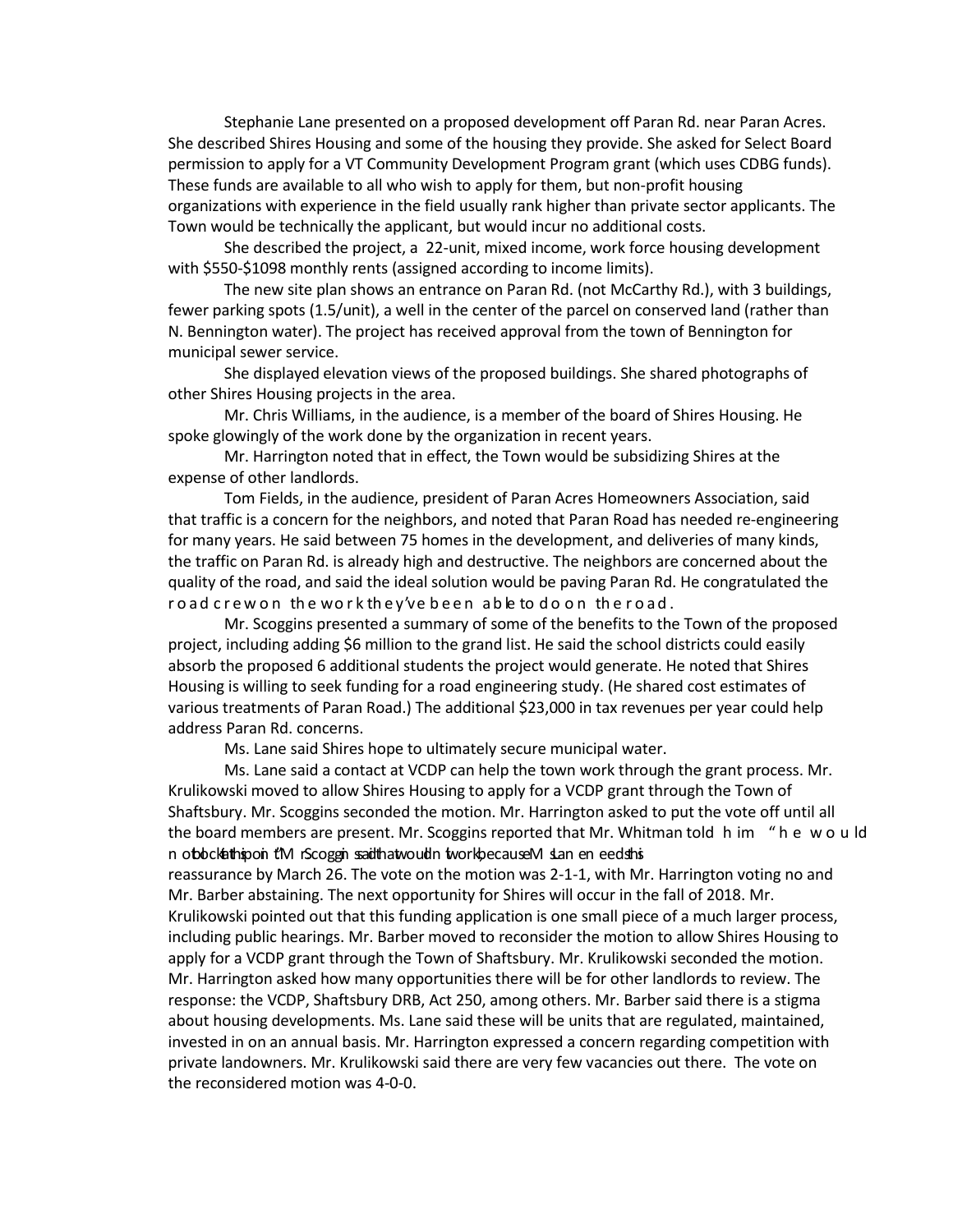### 11) Town Garage Bid Award

Three bids were made: VMS, \$1.4 million +; Russell, \$1,318,970.00; Wright: \$1.2 million. On review, the low bid included qualifications, which were prohibited in the bid document, and could raise the bid to more than the Russell bid. The engineers suggested to view the low bid as "un respon sive." The m iddle bid is about \$40,000 under what is budgeted, the high bid about \$40,000 over. The engineers recommend the town accept the Russell bid, the lowest responsive, responsible bid. Mr. Barber moved to accept the bid from Russell Construction. Mr. Krulikowski seconded the motion. Mr. Harrington asked about the qualifiers from Wright, which included concrete, well, material, and gravel allowances. The motion passed 4-0-0.

12) Cole Hall Update

Mr. Kiernan reported having a conversation with contractors about building an interior frame in the upstairs to create offices and a storage room. We will get underway as soon as the state issues the necessary permits, perhaps including fire alarms, though the plan is to have some sort of alarm no matter what Fire Safety requires.

13) Select Board liaison appointments

 $M$  is the health of add his name as liaison to a different the health of  $\mathbb{R}$  is not the health of  $\mathbb{R}$  is not the health of  $\mathbb{R}$  is not the health of  $\mathbb{R}$  is not the health of  $\mathbb{R}$  is not the health

to adopt the appointment list as edited. Mr. Barber seconded the motion, which passed 4-0-0. 14) Appointments

As required, appointment announcements were made, twice. Mr. Krulikowski moved to reappoint Tom Huncharek and Chris Ponessi to three year terms on the DRB, Chris Williams for a term of 2017-2020 on the Planning Commission, animal control Tracy Mulligan, BCRC Ken Harrington, energy coordinator Ben Hulett; health officer Jackie Myers; deputy health officer Tracy Mulligan; town service officer Jackie Myers: tree warden Jim White. Mr. Harrington seconded the motion, which passed 4-0-0.

Mr. Scoggins reminded the public that positions are open on the DRB and the Planning Commission.

15) Adoption of Meeting Schedule

No changes are recommended to the existing schedules; Mr. Krulikowski moved to approve the meeting schedule as posted. Mr. Harrington seconded the motion, which passed 4-0-0.

16) Municipal Highway Grants

The town applied to finish East Rd.to the Bennington border, and to replace the culvert in Shaftsbury Hollow. Mr. Kiernan has been told that the culvert cannot be fully funded this year. The board needs to adopt the certification of compliance with town road and bridge standards and network inventory, and the annual financial plan for town highways. Mr. Krulikowski moved to adopt the certification of compliance. Mr. Harrington seconded the motion, which passed 4- 0-0. Mr. Krulikowski moved to approve the annual financial plan as described. Mr. Harrington seconded the motion, which passed 4-0-0.

17) Roadside Mowing Bids

Mr. Kiernan said he seeks permission to put out a request for bids for routine mowing, which has to be done by contractors as the road crew cannot manage it. The proposed contract deals with only mowing, two passes (as has been the case in the last five years), not brush-cutting further into the right of way. (Rules regarding mowing and tree removal in the right of way are changing at the state level. And heavy brush cutting is financially unfeasible now.) How to deal with woody material in the right of way needs to be fully thought out and dealt with, as a team, later. The board agreed to allow Mr. Kiernan to proceed with seeking the mowing bids.

18) All Fuels Bid

Mr. Kiernan would prefer not to seek bids this year, in part because the garage will be moving and fuel types will be changing. Meanwhile, Mr. Kiernan would like to stay with GA Bove, which